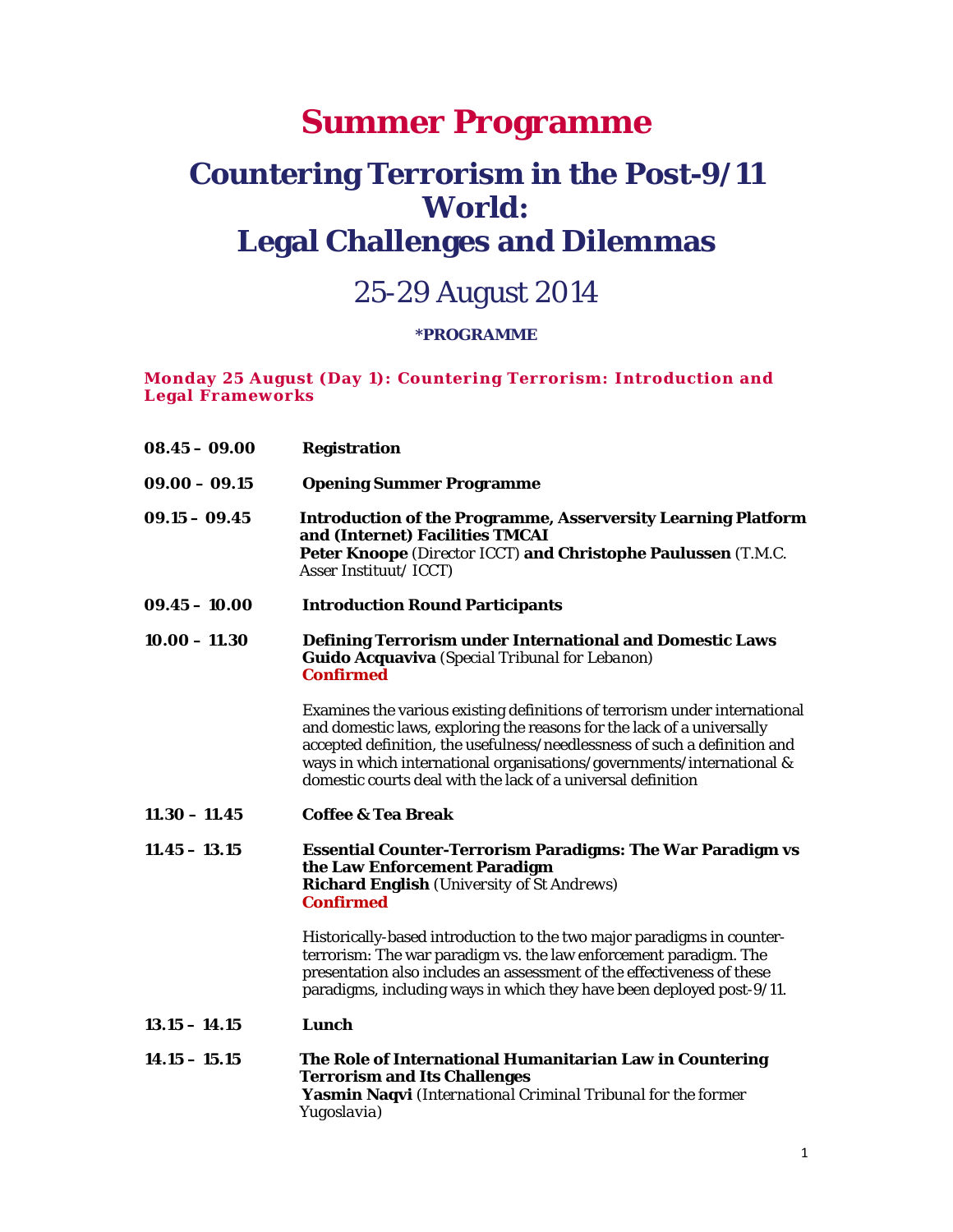## **Confirmed**

Explores the applicability of international humanitarian law in the context of terrorism. Which rules apply and is the current legal system still adequate in countering terrorism? Who is the enemy? Should the law be adapted to what some say is a new kind of war that needs new rules?

**15.15 – 15.30 Coffee & Tea Break** 

**15.30 – 16.30 The Role of International Human Rights Law in Countering Terrorism and Its Challenges Helen Duffy** *(International Lawyer, Human Rights in Practice)* **Confirmed** 

> Explores the applicability of international human rights law in the context of terrorism. Topics that will be addressed include the (non) derogability of certain rights, states of emergency, the extra-territorial applicability of human rights and also the correlation between human rights law and international humanitarian law in countering terrorism.

**18.00 – 21.00 Welcome Dinner at Restaurant Juliana's** (Plaats 11 2513 AD Den Haag)

#### **Tuesday 26 August (Day 2): A Closer Look at the Battlefield**

#### **09.00 – 10.30 The Global War on Terror and Beyond Richard English** *(University of St Andrews)* **Confirmed**

Historical overview leading up to the Global War on Terror (GWOT) and its aftermath. The presentation will also look into the effects of the concept's use and what kind of role it plays in the general counterterrorism debate.

**10.30 – 10.45 Coffee & Tea Break** 

#### **10.45 – 12.15 Wherever War? Whenever War? Jessica Dorsey** *(T.M.C. Asser Instituut)* **Confirmed**

This presentation will look into the geographic and temporal limitations to armed conflict in countering terrorism. When does an armed conflict start and when does it end? How long can detainees stay in Guantanamo Bay? Is the concept of self-defence stretched in the fight against terrorism? Is an armed conflict related to a "hot battlefield" or does it follow the participants wherever they may go?

**12.15 – 13.15 Lunch** 

#### **13.15 – 14.45 Targeted Killings and the Use of Drones in Countering Terrorism: Legal, Moral, Technical and Efficiency Issues Quirine Eijkman** *(Leiden University)*  **Confirmed**

This presentation will look at targeted killings in the context of counterterrorism, both in the war paradigm and the law enforcement paradigm. It will specifically focus on the use of drones in targeted killings. Which legal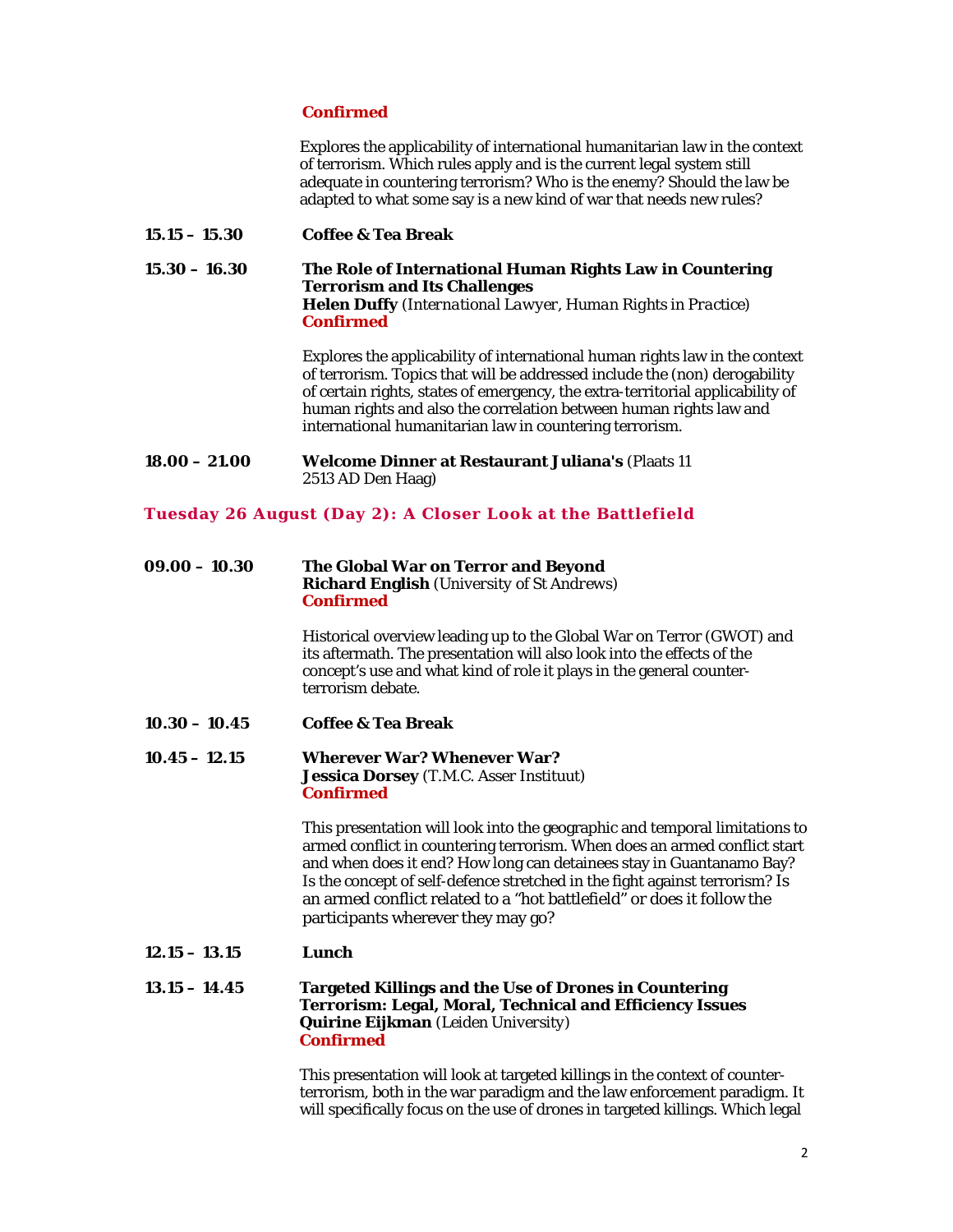standards apply, which moral issues play a role, what are the technical features of drones and perhaps most importantly: is the use of drones efficient or counter-productive? The presentation will specifically focus on the situation in Pakistan and Yemen.

| $14.45 - 15.00$ | <b>Coffee &amp; Tea Break</b>                          |
|-----------------|--------------------------------------------------------|
| $15:00 - 17:00$ | <b>Movie: "Five Years (Kurnaz – Fünf Jahre Leben)"</b> |

**Wednesday 27 August (Day 3): From Investigation to Prosecution: How to Build a Terrorism Case?** 

#### **09.00 – 10.30 The Role of the Police in Countering Terrorism Mr. Ait Daoud and Mr. van den Bosch Confirmed**

In this presentation, the speakers will go into the role of the police in countering terrorism. Issues that will be addressed are the role of the police in investigating terrorism cases and the topic of community policing.

**10.30 – 10.45 Coffee & Tea Break** 

## **10.45 – 11.45 The Role of Intelligence in Countering Terrorism Bibi van Ginkel** *(Clingendael Institute/ ICCT)* **Confirmed**

In this presentation, the role of the intelligence (gathering) in countering terrorism will be discussed. Is intelligence information being used to start investigations or also used as evidence in court? Which powers do the intelligence services have? To what extent have the Snowden revelations changed anything? In what aspect is the intelligence services' mandate different from the police? Are the intelligence and police services growing more towards each other and is this a good development?

**11.45 – 12.00 Coffee & Tea Break** 

#### **12.00 – 13.00 The Protection and Use of Witnesses in Terrorism Cases Iwan Waltenburg** *(Special Tribunal for Lebanon)* **Confirmed**

In this presentation, the protection and use of witnesses in terrorism cases will be discussed. What is the importance of using witnesses in terrorism trials? Which types of witnesses and protective measures exist? Can anonymous witnesses be used and if so, how can it be reconciled with a right to a fair trial? How should evidence of anonymous witnesses be weighed and what is the experience of international tribunals on this topic?

- **13.00 14.00 Lunch**
- **15.00 17.00 Visit to Eurojust Confirmed**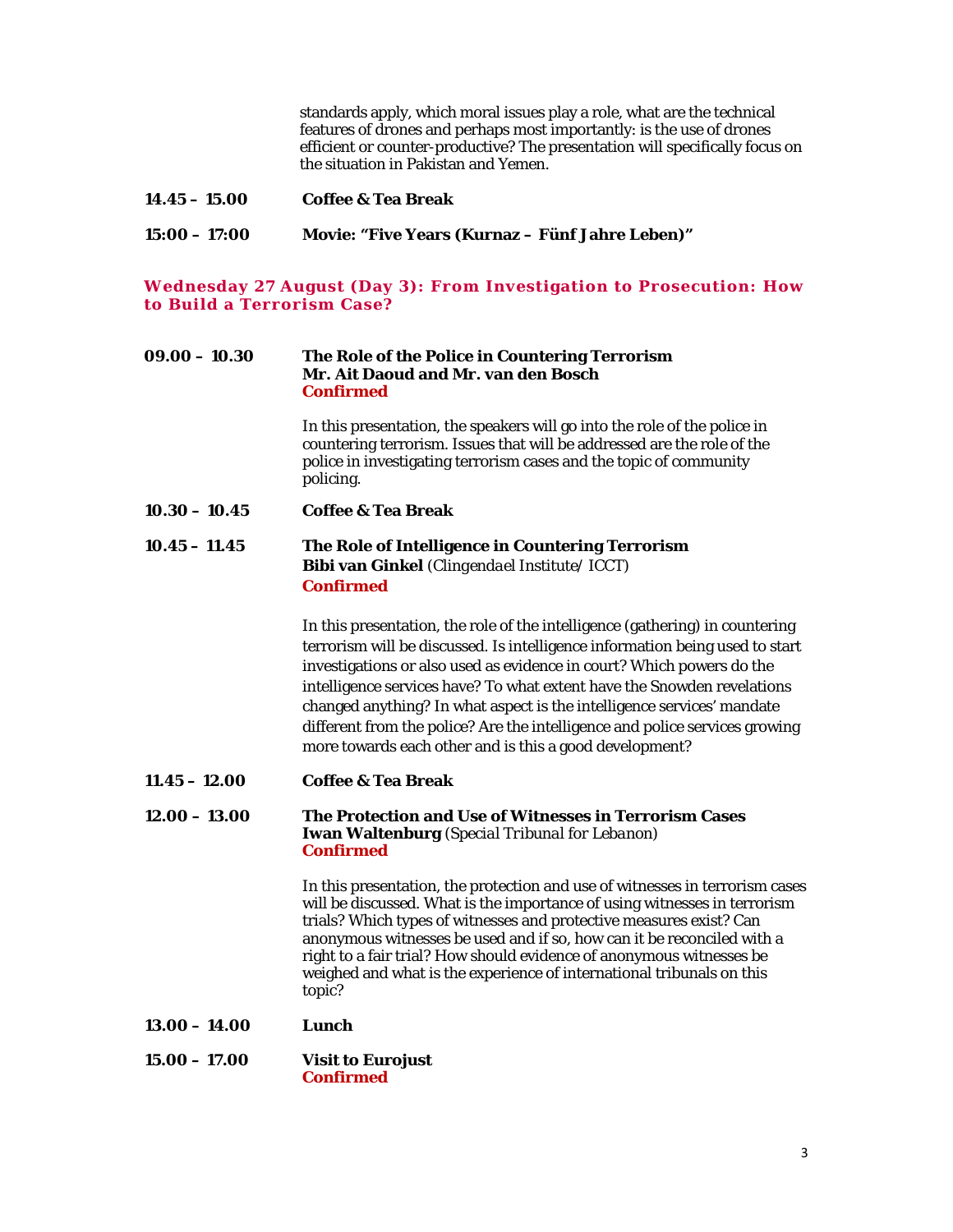## **Thursday 28 August (Day 4): Trying Terrorists**

| 09.15           | Departure by bus to the Special Tribunal for Lebanon (gather at the<br>T.M.C. Asser Instituut)                                                                                                                                                                                 |
|-----------------|--------------------------------------------------------------------------------------------------------------------------------------------------------------------------------------------------------------------------------------------------------------------------------|
| $10.00 - 12.30$ | Visit to the Special Tribunal for Lebanon (STL)<br><b>Confirmed</b>                                                                                                                                                                                                            |
| $12.30 - 13.00$ | <b>Travel back to the Asser Instituut</b>                                                                                                                                                                                                                                      |
| $13.00 - 14.00$ | Lunch                                                                                                                                                                                                                                                                          |
| $14.00 - 15.30$ | <b>Trying Terrorists Domestically</b><br><b>Alexander van Dam</b> (Senior Public Prosecutor, the Netherlands)<br><b>Confirmed</b>                                                                                                                                              |
|                 | Examines how terrorists are brought to justice on the national plane.<br>Which kinds of court procedures exist to try them? The presentation will<br>address a number of terrorism cases from the Netherlands from the<br>perspective of a Dutch counter-terrorism prosecutor. |
| $15.30 - 15.45$ | <b>Coffee &amp; Tea Break</b>                                                                                                                                                                                                                                                  |
| $15.45 - 17.15$ | Trying terrorists 'internationally': the role of the UN<br>David Scharia (United Nations Security Council Counter Terrorism<br>Committee Executive Directorate, CTED)<br><b>Confirmed</b>                                                                                      |

#### **Friday 29 August (Day 5): Pressing Challenges in the Counter-Terrorism World**

| $09.00 - 12.00$ | Practical Workshop Foreign fighters: definitions, legal            |  |
|-----------------|--------------------------------------------------------------------|--|
|                 | challenges and threat assessment by Edwin Bakker (Leiden           |  |
|                 | University/ICCT) and Jirko Patist (Public Prosecution Service, the |  |
|                 | <i>Netherlands</i> )                                               |  |
|                 | Confirmed                                                          |  |

- **12.00 12.45 Lunch**
- **12.45 14.00 Written Evaluation**
- **14.00 14.15 Coffee & Tea Break**
- **14.15 15.00 Informal Evaluation Round, Closure and Certificate Ceremony**
- **15.00 17.00 High Level Panel on "The Use of Military Evidence in Counter-Terrorism"**

**15:00 – 15:10 :** Welcome – Christophe Paulussen (*T.M.C. Asser Instituut / ICCT*)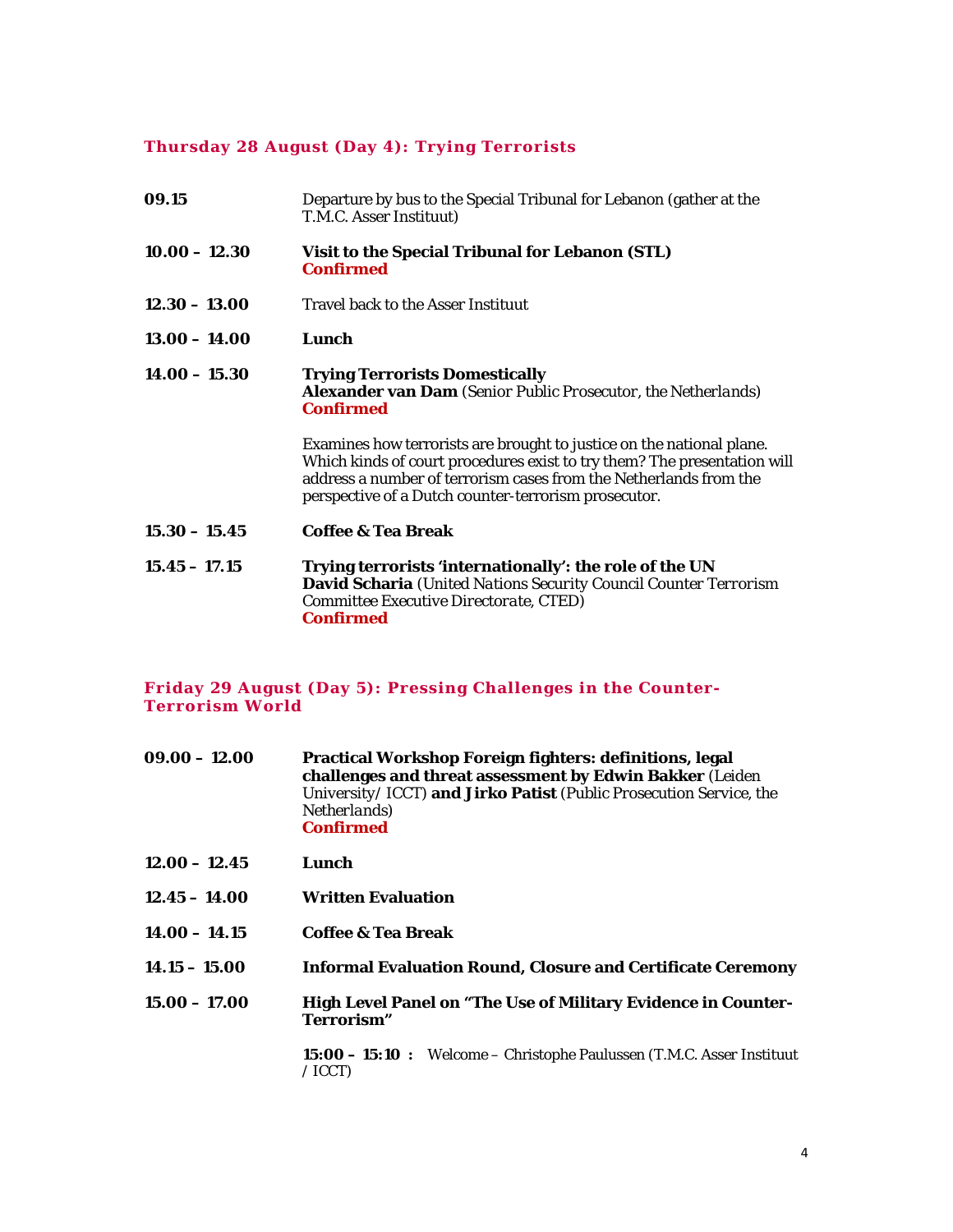**15:10 – 15:20 :** Introduction to the topic – Bibi van Ginkel (*Clingendael Institute/ ICCT*)

 **15:20 – 15:30 :** The UN approach, perspectives and challenges – David Scharia (*UNCTED*)

 **15:30 – 15:40 :** Practical matters: the military perspective – Col. Joop Voetelink (*NLDA*)

 **15:40 – 15:50 :** Court matters: a prosecutor's perspective – Bas van Hoek (*Centre of Military Criminal Law*)

**15:50 – 17:00 :** Interactive discussion

## **17.00 – 19.00 Drinks**

**\***Please note that this programme is subject to change